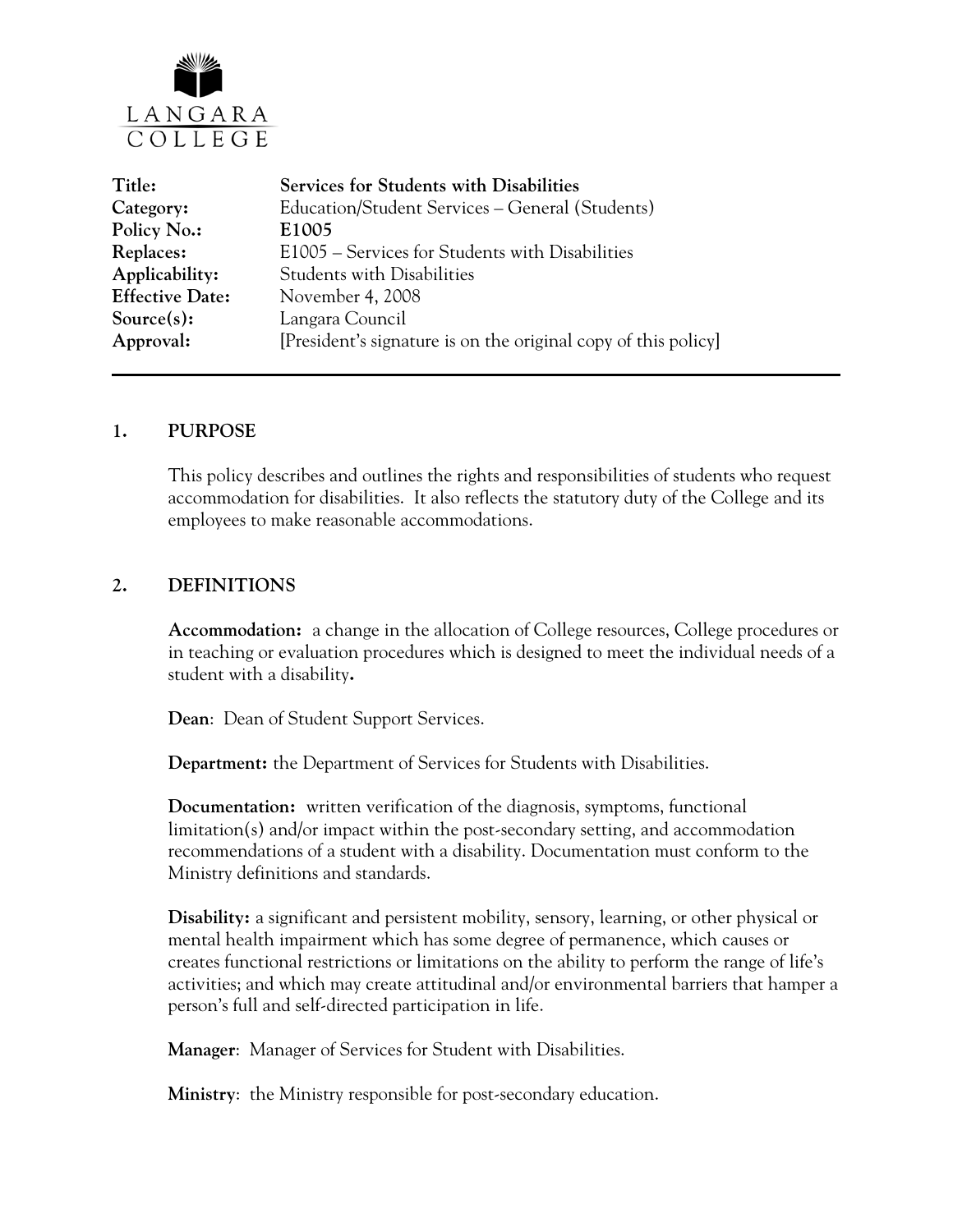**Temporary disability:** a significant and persistent mobility, sensory, learning, or other physical or mental health impairment which is temporary, which causes or creates functional restrictions or limitations on the ability to perform the range of life's activities.

**Student:** is a person who is registered in full-time or part-time credit or non-credit courses offered by the College; or has formally applied to the College.

# **3. AUTHORITY**

### **3.1 Related Acts and Regulations**

[B.C. Building Code Regulation](http://www.qp.gov.bc.ca/statreg/reg/L/LocalGovernment/216_2006.htm) [B.C. College and Institute Act](http://www.qp.gov.bc.ca/statreg/stat/C/96052_01.htm) [B.C. Freedom of Information and Protection of Privacy Act](http://www.qp.gov.bc.ca/statreg/stat/F/96165_01.htm) [B.C. Human Rights Code](http://www.qp.gov.bc.ca/statreg/Stat/H/96210_01.htm)  [Canada Copyright Act](http://laws.justice.gc.ca/en/showdoc/cs/C-42/en?page=1) [Canadian Charter of Rights and Freedoms](http://laws.justice.gc.ca/en/charter/)

### **3.2 Related Policies**

[Access to Information](http://www.langara.bc.ca/about-langara/policies/media/pdfs/B5001.pdf) **[Diversity](http://www.langara.bc.ca/about-langara/policies/media/pdfs/A1004.pdf)** [Human Rights](http://www.langara.bc.ca/about-langara/policies/media/pdfs/B3008.pdf) [Student Academic Conduct](http://www.langara.bc.ca/about-langara/policies/media/pdfs/F1004.pdf)

# **4. RELATIONSHIPS WITH COLLECTIVE AGREEMENTS**

Not applicable.

# **5. POLICY**

#### **Student Responsibilities**

- 5.1 All students are required to meet Langara College admission, prerequisite, and academic requirements.
- 5.2 Students are required to self-identify and bring requests for accommodation or changes in accommodation to the attention of the Department allowing for adequate time for response.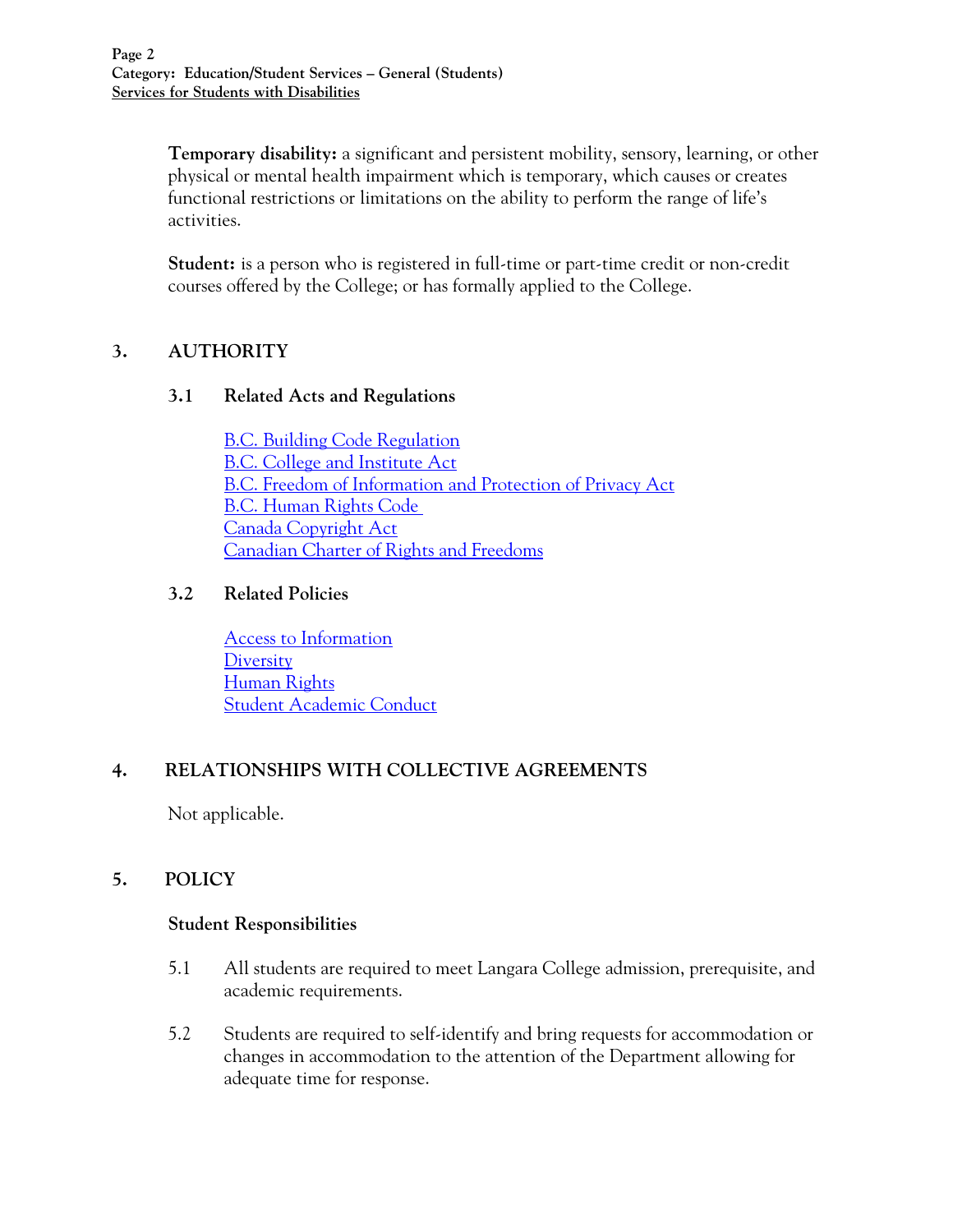## **College Responsibilities**

- 5.3 The College will make its courses and programs accessible to students with disabilities in accordance with the Human Rights Code (BC) and the Canadian Charter of Rights and Freedoms.
- 5.4 The College will provide reasonable accommodation to students with disabilities on the basis of current documentation. In exceptional circumstances, as determined by the Manager, the College may offer a student provisional accommodation for a limited period of time pending submission of complete and acceptable documentation.
- 5.5 The College may provide accommodations to students with temporary disabilities on a case by case basis as determined by the Manager.
- 5.6 Accommodation will be reasonable within the context of the learning environment and will not:
	- a. compromise the essential requirements of a course/program; or
	- b. pose a threat to personal or public safety; or
	- c. impose undue hardship on the College.
- 5.7 The Manager is responsible for making final decisions regarding reasonable accommodations. Once reasonable accommodations have been determined by the Manager, implementation of those accommodations is a collaborative activity between College employees.
- 5.8 The College will provide information to students with disabilities concerning accessing programs and services. This includes publicizing the special services available at Langara College and providing this information in alternate formats.
- 5.9 The College will provide information to employees on policies and procedures relating to students with disabilities.
- 5.10 All personal information regarding students with disabilities obtained by the College under this policy is presumed to be supplied in confidence. Disclosure of personal information is governed by the BC Freedom of Information and Protection of Privacy Act.
- 5.11 The College recognizes the relationship between building design and the provision of a quality learning environment for students with disabilities. The Director, Facilities and Purchasing, and the Manager will undertake regular review of physical access requirements.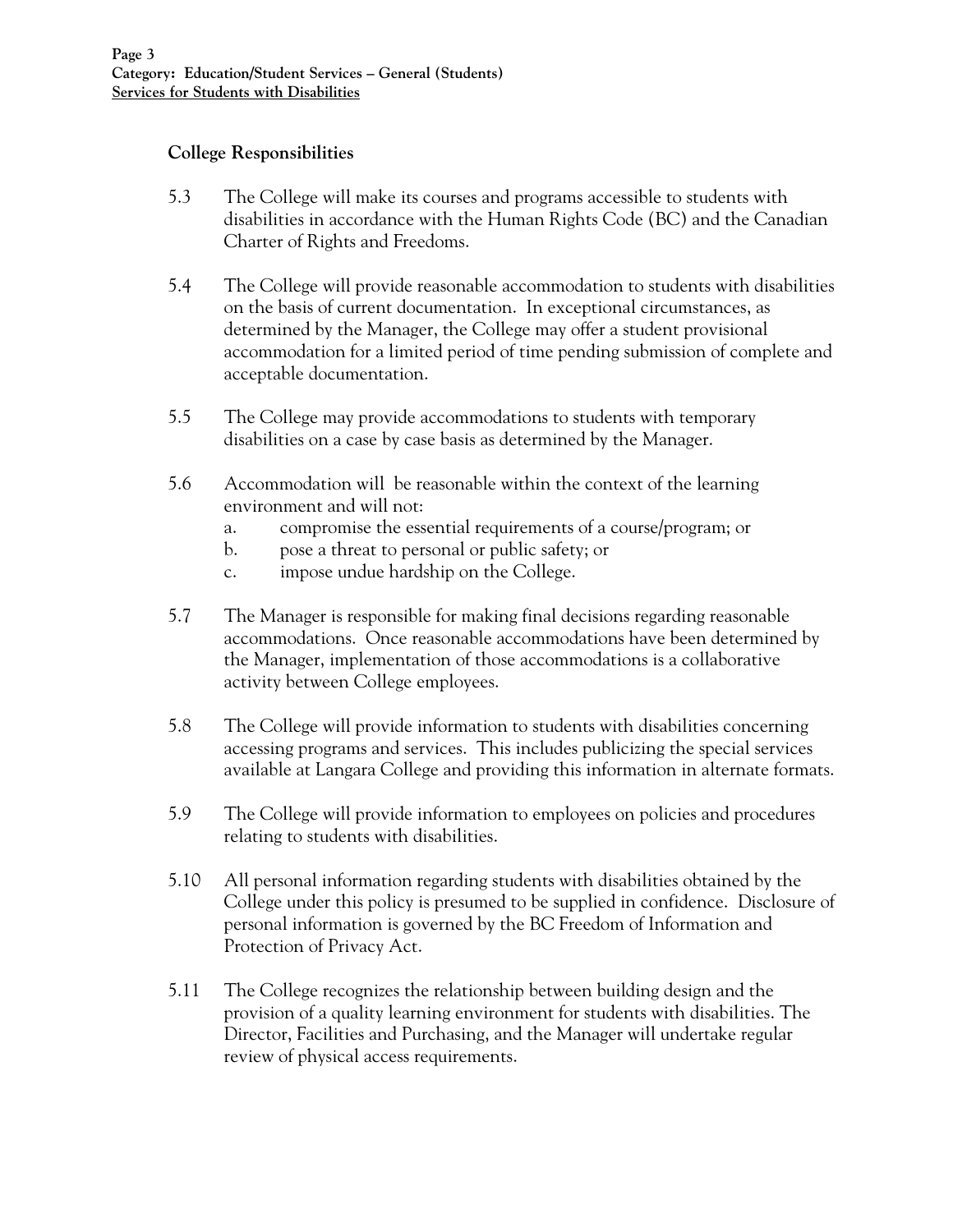5.12 The College will work collaboratively with partner and government agencies to identify issues, provide services, and access provincial support systems to optimize services for students with disabilities at the local and provincial level.

## **6. GUIDELINES/STANDARDS**

B.C. Disability Articulation Committee. B.C. Disability Definition and Accommodation Matrix. Vancouver, 2008.

### **7**. **EXCEPTIONS**

Not applicable.

### **8. PROCEDURES**

#### **Student Responsibilities**

- 8.1 Students are required to provide the necessary current documentation to the Department as follows:
	- a. For new students or students who are returning after a break of three (3) semesters usually no more than three (3) years will have elapsed between the time of assessment and the date of the initial request for accommodation.
	- b. For continuing students, new or updated documentation may be required when the student's functional limitation(s) has shown significant change (i.e. either an improvement or deterioration of status has taken place or is expected to take place) or when the student's accommodation request has changed.
- 8.2 Students assume the costs associated with diagnostic services and documentation.
- 8.3 Students are responsible to meet the deadlines established by the Department concerning accommodations. Deadlines include, but are not limited to: appointments for initial intake interviews; preparation of letters for instructors; making exam bookings; obtaining material in alternate formats; and other time sensitive services.